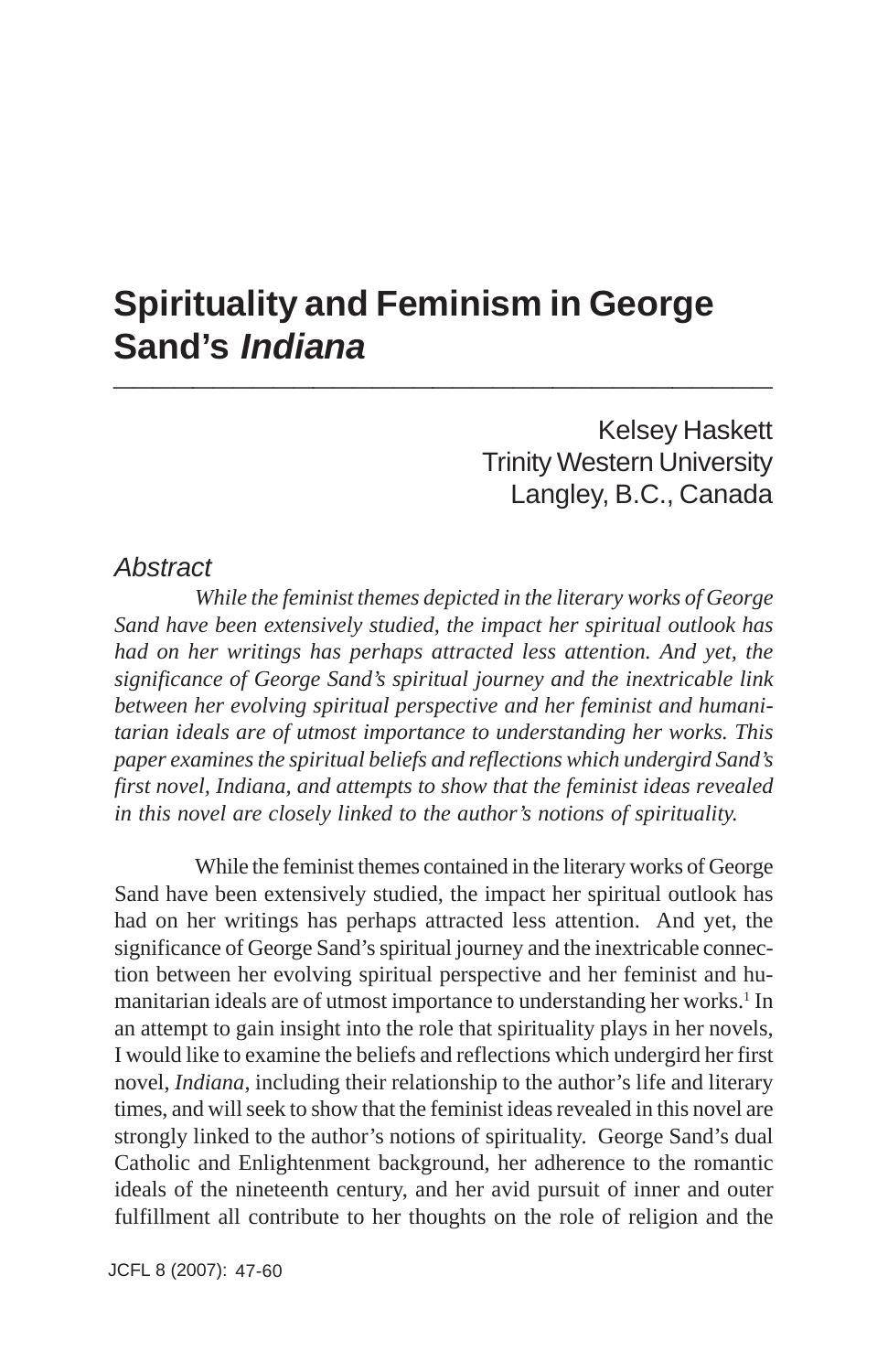significance of the spiritual in her novels. But most importantly, it is her experiences as a woman, as portrayed in the lives of her female characters, which allow her to express with conviction her spiritual aspirations and her desire for a form of religion that elevates the downtrodden and brings justice to all.

As we begin our exploration of Sand's first novel, which closely mirrors the author's life, a brief look at her personal and social background is in order. Following her father's death when she was only four, Sand was brought up by her aristocratic grandmother in the family manor in Berry, while she yearned for the love of her lower class mother living in Paris. A sense of belonging to both classes helped shape her egalitarian view of society and gave her a heart for the common people, as she herself acknowledged: "Je tiens au peuple autant par le sang que par le coeur" [I hold to the common people as much by my blood ties as by my heart].<sup>2</sup> Although Voltairian in her views, her grandmother sent her to a Catholic convent school to give her a proper education, but finally removed her when she saw that Sand was so touched by Christianity that she wanted to become a nun. At age eighteen, Sand married Lieutenant Casimir Dudevant, a hardened military man whose actions left her disillusioned about marriage. Separating from him after ten years of profound disappointment, Sand moved to Paris, where she was able to live independently after the publication of *Indiana*. Throughout her life, Sand was influenced by spiritual mentors, such as Lammenais, a priest with republican ideals, and the social theorist Pierre Leroux, both of whom made an indelible impression on her thinking about religion and social justice. It is in her first novel, though, before she encounters these mentors, that we see most clearly her own tendency toward social idealism, combined with her views on women's plight in marriage and the role of the spiritual in society. In his extensive study of Sand's spiritual life, Paul Christophe comments on the relationship between her personal beliefs and her novels: "Les croyances de George Sand se laissent deviner en effet à travers la fiction de ses romans. George Sand a dressé de remarquables figures de femmes qui semblent exprimer ses propres convictions ou ses refus." [George Sand's beliefs can, in fact, be discerned through her fictional writings. George Sand has produced remarkable female figures that seem to express her own convictions or refusals].3

The novel *Indiana*, like Sand's life, is set in the historical and political context of early nineteenth century France, where Napoleon's discriminatory Civil Code predetermines a woman's existence. It is also situ-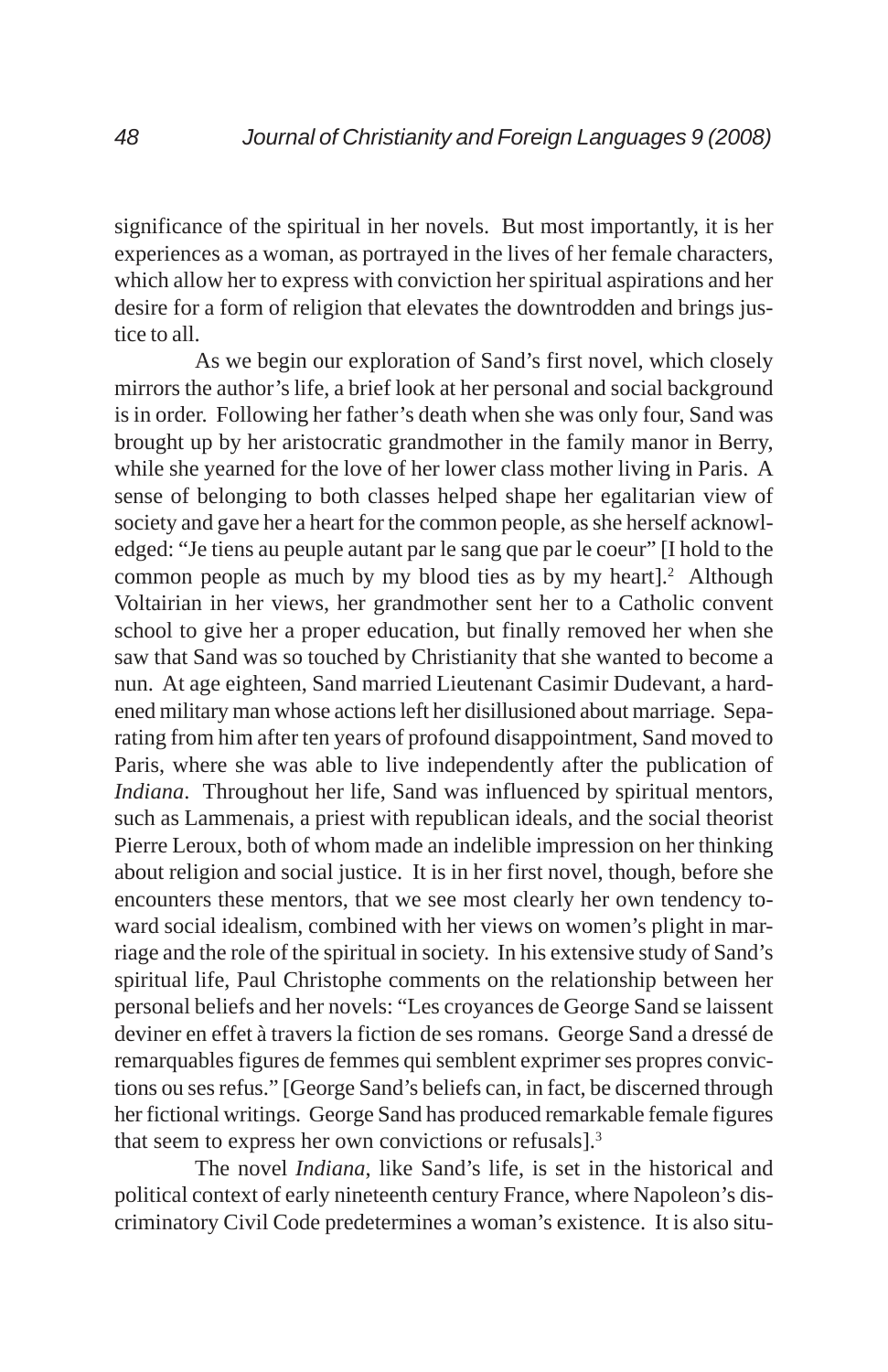ated in the context of the rising Romantic Movement in France, which enthusiastically embraced the struggle for democracy and republican values. These two influences, both extremely significant in the novel, are woven into the tapestry of the heroine's aspirations for a love passionate enough to fill her soul and powerful enough to free her from the chains which bind her to an oppressive marriage.<sup>4</sup> We encounter in Indiana a young woman of fragile frame but determined will, who appears to suffer in silence the imposition of a marriage to a much older, retired colonel of Napoleon's former army, but whose inner resistance to his absolute authority belies her frail exterior. As she pines away for true love in the midst of a harsh, loveless marriage, she is alternately protected by her phlegmatic cousin Ralph, an insipid young Englishman whose presence in her life poses no threat to the jealous Colonel, and seduced by Raymon de Ramière, a handsome young aristocrat known for his persuasive journalism, matchless eloquence, and feminine conquests. Each of these men stands for the political system which defines his character: Colonel Delmare, who lives in the glories of the past and longs for the return of Napoleonic rule, proves to be the undisputed master of his household, "[un] excellent maître devant qui tout tremblait, femme, serviteurs, chevaux et chiens" [an excellent master before whom everyone trembled, be it his wife, servants, horses, or dogs] (49)<sup>5</sup>; Sir Ralph, having been rejected by his family at an early age and forced to find refuge in nature, defends his dream of a republic which would exclude "tous les abus, tous les préjugés, toutes les injustices" [all abuse, prejudice, injustice] (167); Raymon, as convinced of his superiority as Ralph is of his inferiority, attached to the privileges of his class, upholds the restored monarchy, but is savvy enough to support the constitution rather than a return to unpopular absolutism. Indiana, on the other hand, half European, half Indian from the colony of Ile Bourbon, a true flower of nature, exudes simplicity, sincerity, and natural wisdom in her views on society which evidently surpass the self-interested political reasoning of the men: "Indiana opposait aux intérêts de la civilisation érigés en principes, les idées droites et les lois simples du bon sens et de l'humanité." [Indiana confronted the self-centered interests of civilized society held up as (foundational) principles with upright thinking and the simple laws of good sense and humanity] (174).

It is into this world of conflicting interests and aspirations that the author draws us, painting a picture of domestic life dominated by male authority, unjust laws, and prejudicial attitudes, where the beleaguered In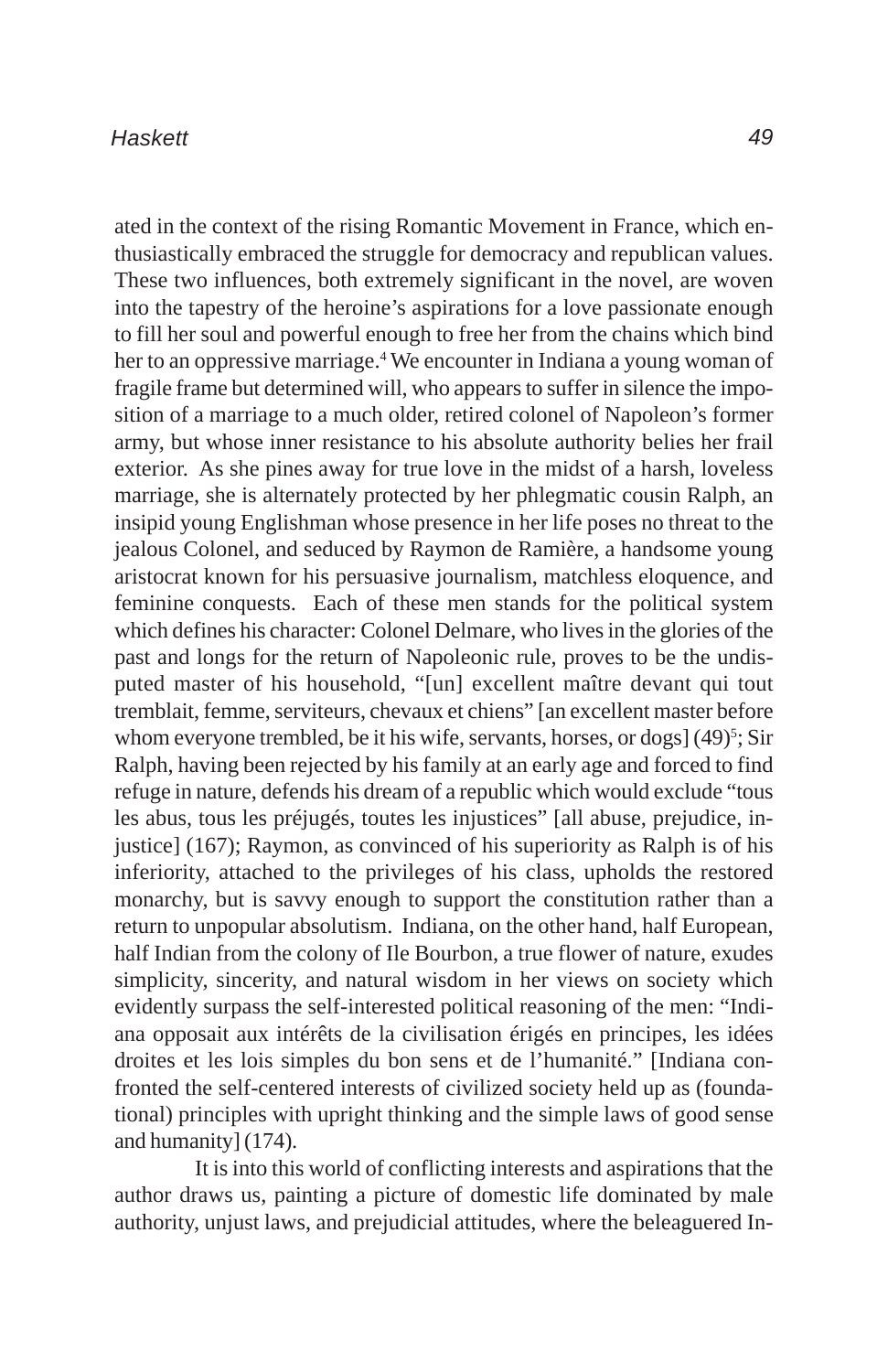diana has no hope but to yearn for a savior, a messiah to deliver her from all the ills of marital subjugation.<sup>6</sup> Helpless to change the laws, which accord virtually all rights to her husband, even that of the property she has personally inherited, love is her only avenue of escape. It is this hope which constitutes her inner resistance, both in her childhood, under the tutelage of a neglectful, violent father, and at age nineteen, under the domination of her husband:

> Mais, en voyant le continuel tableau des maux de la servitude [...] elle avait acquis une patience extérieure à toute épreuve, une indulgence et une bonté adorables avec ses inférieurs, mais aussi une volonté de fer, une force de résistance incalculable contre tout ce qui tendait à l'opprimer. En épousant Delmare, elle ne fit que changer de maître; en venant habiter le Lagny, que de changer de prison et de solitude. [But in witnessing the continuous portrayal of the evils of servitude, she had acquired an unflinching patience on the outside, and a charming leniency and kindness toward her inferiors, but also a will of iron, an incalculable resistance to everything that tended to oppress her. In marrying Delmare, she had only changed masters; in coming to live at Lagny, she had only changed prisons and places of solitude] (89).

While inwardly defying her oppressors, Indiana waits for some outer change to radicalize her life, as she rides out the storms, confident that if some day someone truly loves her, she will give her whole heart in return and thus be set free. However, while persisting in her stoic endurance, she gradually comes to recognize that "ce libérateur, ce messie n'[est] pas venu" [this liberator, this messiah has not come] (89), and starts to languish both physically and emotionally in the absence of the love she has never known.

The entry of Raymon de Ramière into Indiana's life marks the first turning point in the novel. Unfortunately, the kind of ethereal love Indiana dreams of is far removed from the earthly passion a lover like Raymon can bring her; she longs for a pure, unconditional, absolute love, the very opposite of the self-serving love Ramon tries to offer. Indiana's romantic and spiritual aspirations are closely intertwined at this point, while her ideas on social change have not yet taken shape. The arrival of Raymon, whose behavior causes one disillusionment after the other, sets Indiana on a path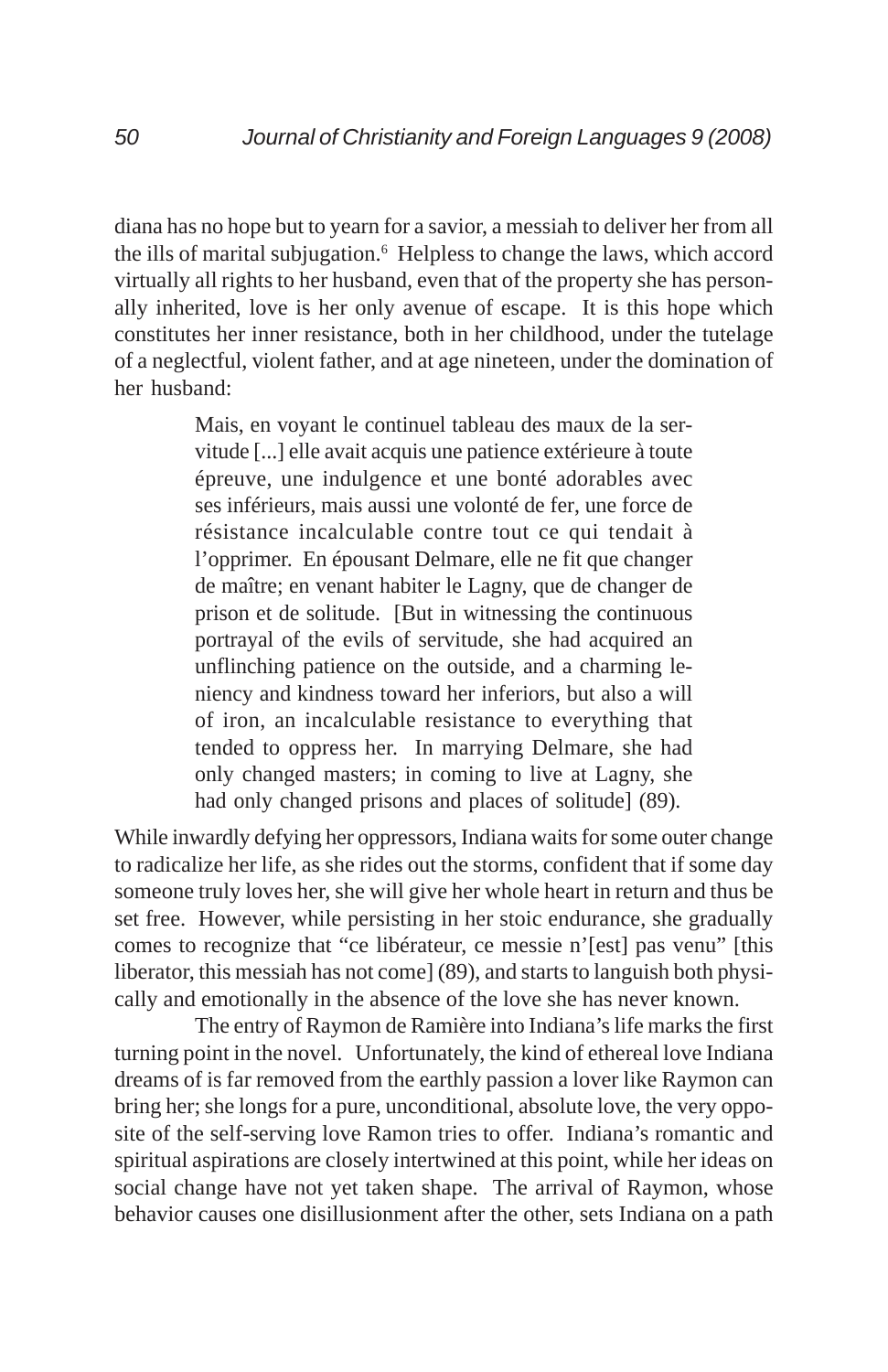which eventually enables her to define her ideals and counter to some degree the two men who control her life: her husband, who represents the force of the law, and Raymon, whose manipulation of their love relationship represents an even more insidious trap for women. Although Raymon at first idolizes Indiana as the ideal romantic figure, his selfish nature is so contrary to the image he projects of an adoring lover that in the end he turns her into a broken woman, who all but succumbs to despair and death. As the narrator reveals, never did an egotistical chauvinist meet a more vulnerable young woman. Even when he stops loving her, Raymon persists in trying to break down Indiana's resistance through clever ploys intended only to build up his own male ego. While Raymon symbolizes all the evils of a corrupt society where love is nothing more than pretense and self gratification, Indiana, the delicate Creole, is a mixture of all that is pure and innocent in nature and all that is refined in civilization, like Chateaubriand's Atala, who is also of mixed race. When Indiana is finally forced to return to Ile Bourbon with her husband, who alone possesses the legal power to make this decision, and has been rejected by Raymon who refuses to take her in, supposedly to protect her reputation, Raymon secretly rejoices in his newfound freedom, all the while claiming to be disconsolate. In a letter, he exhorts Indiana to find solace in God: "Partez donc, ma bien-aimée; allez sous un autre ciel recueillir les fruits de la vertu et de la religion. Dieu nous récompensera d'un tel effort; car Dieu est bon." [Depart, my beloved; go and pick the fruit of virtue and religion under another sky. God will reward us for our efforts, for God is good] (241). This is not the first time Raymon has tried to use God to his own ends, but for once Indiana sees through his duplicity and sends him a reply that sums up her thoughts on her own relationship to God and His true nature, which in turn becomes the basis for the social reforms she envisions as her only hope for liberation. Having twice been a victim of enslavement, legally in her marriage, and emotionally in her relationship with Raymon, she identifies herself with the slaves she has seen in the colonies and cries out for nothing less than a total reversal of the existing social order. This vision of a new society incorporates at the same time the message of the Gospels, the principles of the Romantics and revolutionaries, and her own desires as a woman, as we shall now see.

After first recognizing in her letter that she has been mistaken about Raymon's love, and after calmly trying to analyze her failure to foresee how he would let her down at a crucial moment, Indiana only becomes indignant when she considers Raymon's exhortation to turn to God for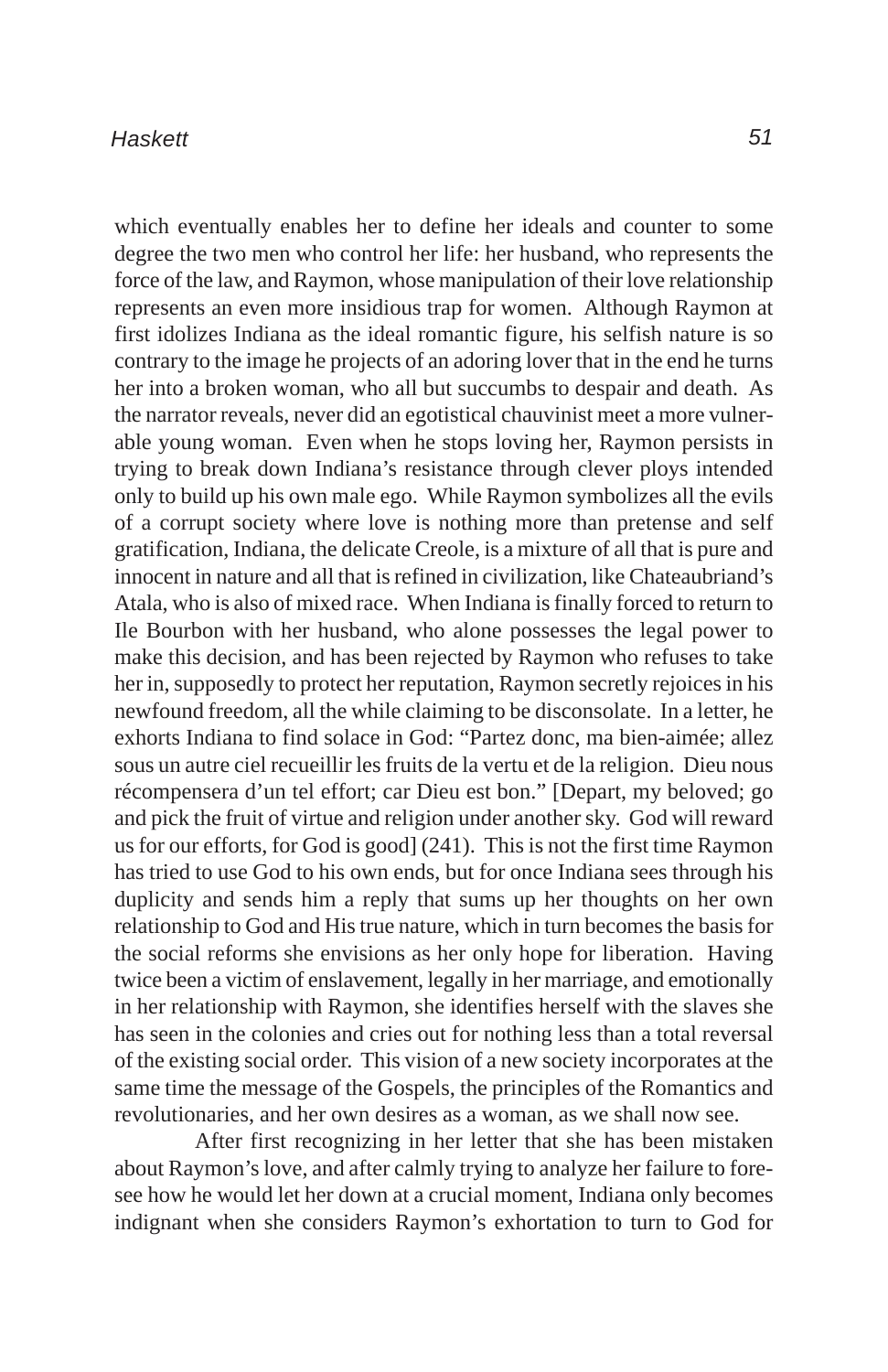comfort. In a powerful condemnation of both the religion and society he represents, she spells out the differences between her God and Raymon's God, between her faith and his unbelief. Once again, her ability to see clearly and justly in the midst of hypocrisy is reflected in her articulate defence of a religion which eschews the politics of power and exclusion and hails a much more simple form of faith that is truly egalitarian and compassionate. Raymon's God is the god of men, "le dieu des hommes" (249), the king, founder, and supporter of their race. Just as the monarchy and nobility use God to prop up their authority and protect themselves from the people, men like Raymon believe that God has made everything for them, that he is the force that legitimizes their rights and upholds their laws, and gives them the dominant role in society. "Vous vous croyez les maîtres du monde; je crois que vous n'en êtes que les tyrans. Vous pensez que Dieu vous protège et vous autorise à usurper l'empire de la terre; moi, je pense qu'il le souffre pour un peu de temps," declares Indiana. "Non, Raymon, vous ne connaissez pas Dieu; ou plutôt ... vous ne croyez à rien." [You believe yourselves to be the masters of the world; I believe you are only its tyrants. You think God protects you and authorizes you to usurp the dominion of the earth; I think he is putting up with it for a short while (...) No, Raymond, you don't know God; or rather ... you believe in nothing] (249). Indiana goes on to say that a sense of the existence of God has never penetrated Raymon's heart. It is she, rather, who believes in God, but hers is a personal relationship. She categorically rejects the religion invented by men:

> la religion que vous avez inventée, je la repousse; toute votre morale, tous vos principes, ce sont les intérêts de votre société que vous avez érigés en lois et que vous prétendez faire émaner de Dieu même, comme vos prêtres ont institué les rites du culte pour établir leur puissance et leur richesse sur les nations. Mais tout cela est mensonge et impiété. Moi qui l'invoque, moi qui le comprends, je sais bien qu'il n'y a rien de commun entre lui et vous... [I reject the religion you have invented; all of your morals and principles exist to serve the interests of your (own) society. You have set them up as laws which you claim come from God himself, just as your priests have instituted rituals of worship in order to establish their power and wealth over the nations. But all of that is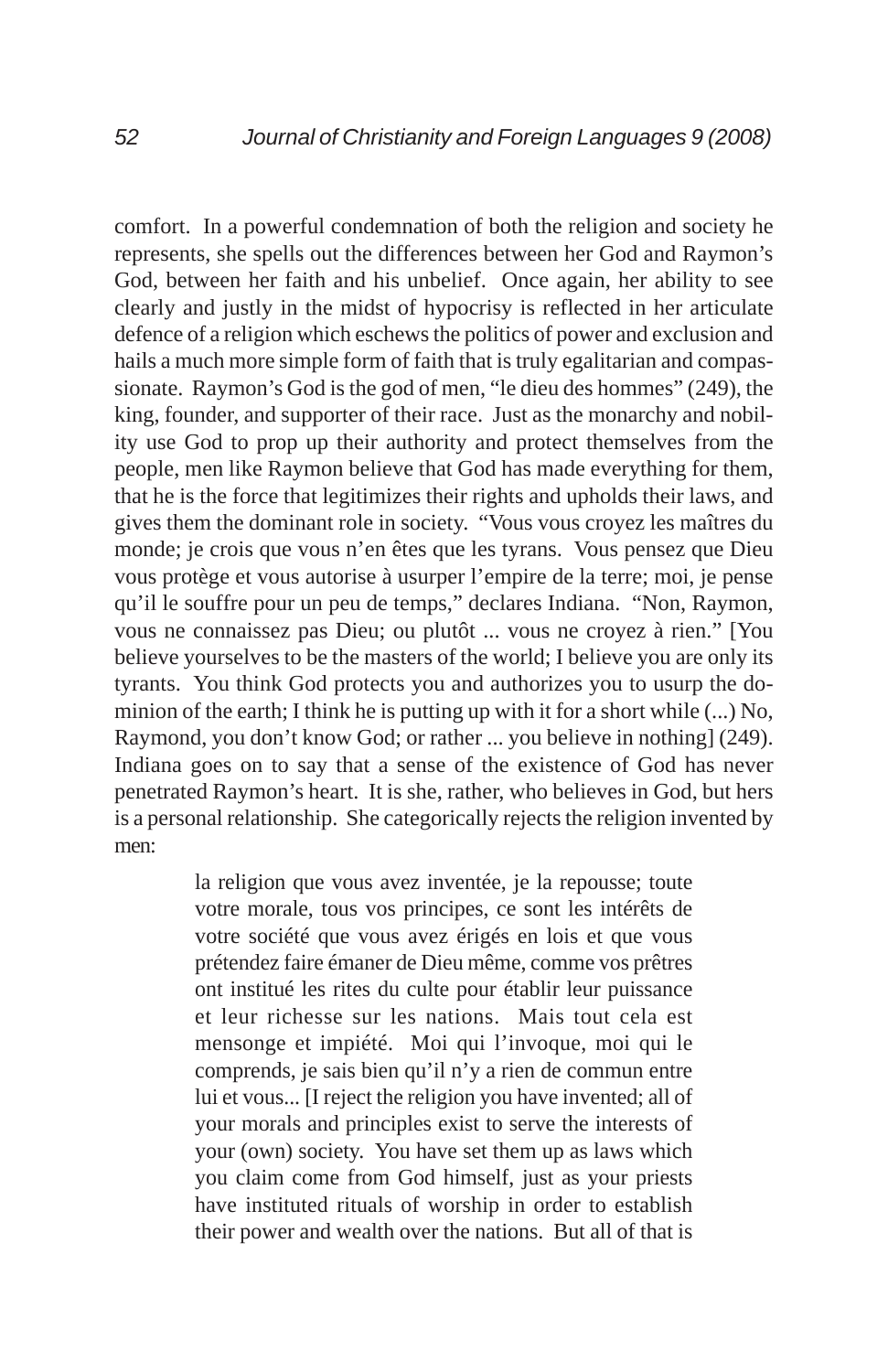lies and impiety. I who call upon him, I who understand him, know very well that there is nothing in common between you and him] (249).

Used only to justify the interests of a male dominated society, the laws of institutionalized religion have little to do with God. In contrast, Indiana lays out her vision of a society based on God's principles, combining the biblical teaching of "the meek inheriting the earth" with the Romantic ideal of equality for all. She is convinced that God does not intend for society to oppress the poor or to crush the creatures of His making. In poetic terms reminiscent of the prophet Isaiah's words that "every valley shall be exalted and every mountain and hill ... made low" (Isa. 40:4)<sup>7</sup>, she paints a picture of a God who raises up the poor and abases the rich, levelling them like the smooth surface of the sea. She imagines God telling the slaves to throw away their chains and flee to the mountains, where he has provided rivers, flowers, and sunshine for them. She pictures him enabling beggars to lie down in comfort by ordering kings to toss them their robes of purple and descend to the valleys where he has laid out carpets of moss and heather. She realizes that her dreams are all of another life, another world, but she cries out for a place where fleeing from oppression is not a crime and where man can escape from man without the chains of the law ensnaring him and forcing him back again to the feet of his enemy. It is obvious that her own emancipation is bound up in that of the oppressed of society in general and that the spheres of politics and religion are too intertwined for her to imagine the reformation of one without the other. Indiana enjoins Raymon not to speak to her of God, not to use his name to reduce her to silence. Her forced submission is not to God, but to men, but if she were to listen to the voice God has put in her heart, she would escape to the wilderness, where she would learn to live alone, without help and without love. In concluding her letter, though, she is forced to concede that this kind of escapism is not realistic and that living in total isolation from others is humanly impossible.

At the end of the novel, however, Indiana's Romantic dream of finding a haven in nature from the evils of society actually comes to pass, with the help of the novel's other protagonist, Sir Ralph, who surprisingly turns out to be a Romantic hero *par excellence*. Before her ideal is realized, though, Indiana suffers even further degradation at the hands of her husband and, once again, Raymon. The author aptly portrays some of the other injustices to which a woman can be subjected, before releasing her heroine from her plight. When the jealous Colonel discovers Raymon's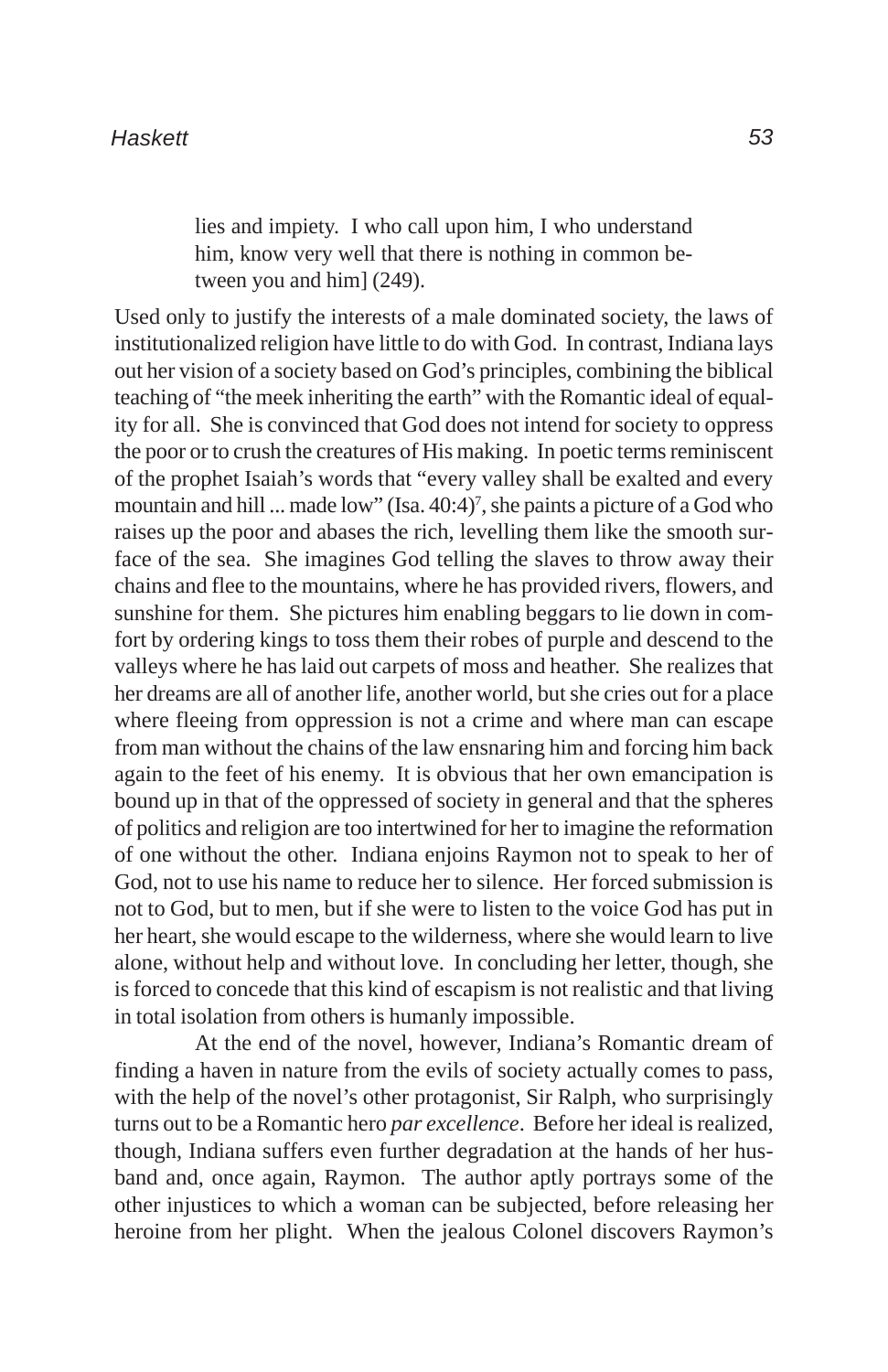letters to Indiana, he physically abuses her in his fury, causing her to flee Ile Bourbon and return to France. Despite the dangers of the stormy seas, the unruly sailors, and the ever-present threat of the law for undeclared fugitives, Indiana makes this hazardous trek on the strength of a letter she has received from Raymon, who now gives every evidence that he needs her love and care. In reality, Raymon's fortunes rapidly change, and by the time Indiana reaches France, he is advantageously married to the nobly born but adopted daughter of a wealthy industrialist, providing him not only with money but also political protection. Caught up in the revolutionary turmoil of 1830 upon her arrival in France, Indiana despairs to see Raymon alive. Finally making her way to Paris after serious setbacks, she returns to the country manor she previously owned but which now belongs to Raymon, only to experience the pain and humiliation of discovering that he is living there with another woman, his wife. With no hope for the future and no desire to go on living, Indiana sinks into deep despair in the miserable room she rents in Paris, allowing the author to enumerate the ills a woman on her own can experience in the impersonal metropolis. Sand, of course, had experienced this firsthand, after separating from her husband and going to write in Paris. For her heroine, however, it is the advent of Sir Ralph that starts to turn the tide, when he rescues the depressed and waning Indiana from a slow but certain death in her hotel room, and informs her of her husband's death on the island.

Just as Raymon has been a destructive force in her life, Ralph, in fact, has been a positive factor, having acted all along as her protector, despite Indiana's blindness to his deeply committed love. An awkward, unexpressive man, he has no way with words like Raymon, but has nonetheless remained faithful to his childhood companion and only love throughout her entire life, shielding her from her husband's abuses, while at the same time erecting a thick wall of indifference around himself to keep the Colonel from suspecting his feelings. Having grown up with Indiana on Ile Bourbon, he proves to be a type of Christ, filling the roles of brother, friend, mentor, and guardian angel, and becoming, when she is finally at death's door, her saviour. In the Romantic tradition, however, he is also a melancholic outsider, a man as despairing of civilization as Raymon is enamoured of it, and who sees the double suicide he eventually proposes to Indiana as a virtuous act. Deeply spiritual, his desire is to leave this vale of tears where sensitive souls live in exile, and return to God their Creator. In accordance with Catholic doctrine, he believes that their earthly baptism of suffering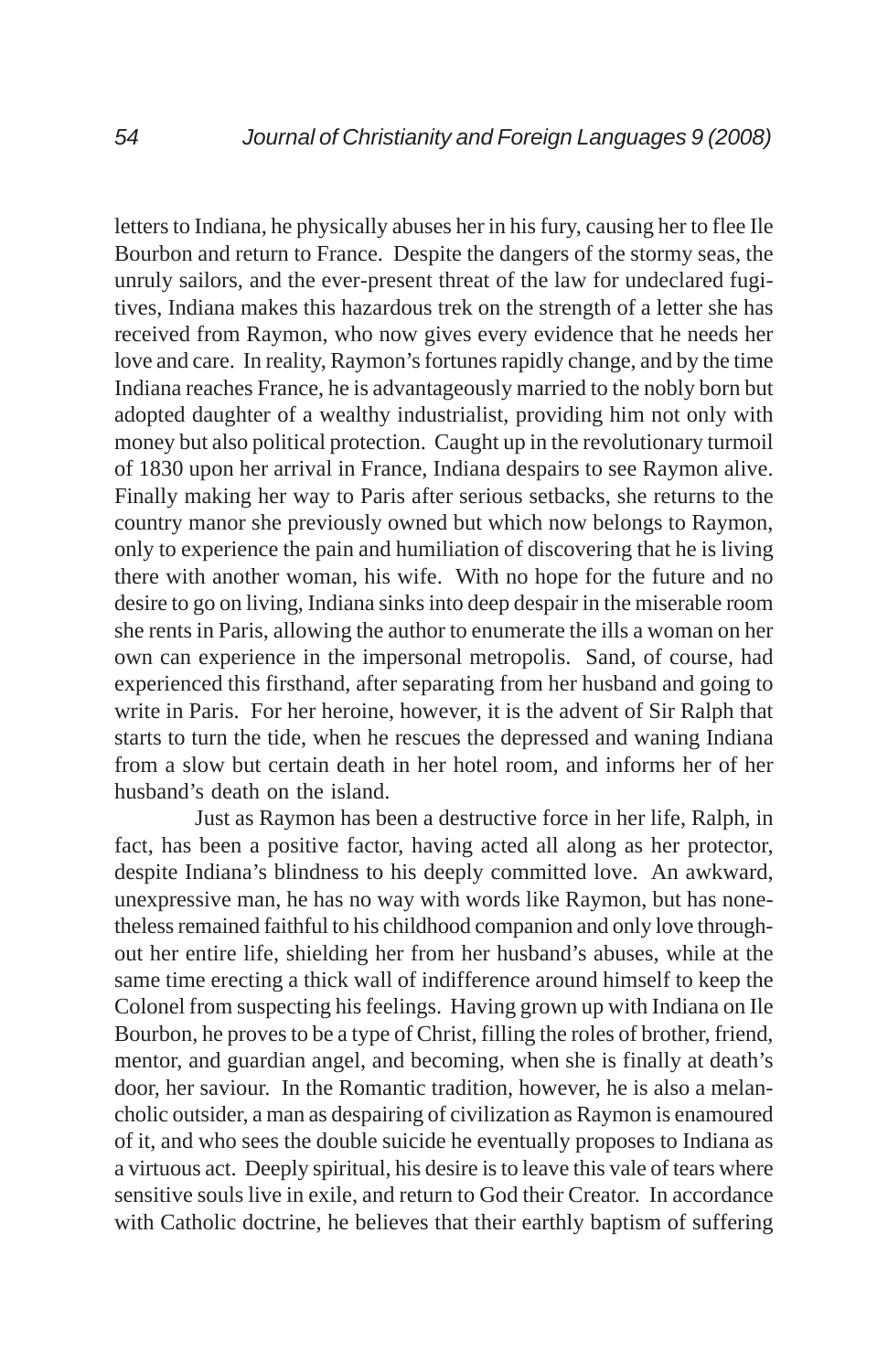will earn them pardon in the afterlife<sup>8</sup>, but rejects the Church's teaching on suicide and contends, like Indiana, that misfortune has taught him a religion other than that of men: "Le Dieu que nous adorons, toi et moi, n'a pas destiné l'homme à tant de misères sans lui donner l'instinct de s'y soustraire" [The God we worship, both you and I, has not destined man to so many miseries without giving him the instinct to withdraw himself from them] (305). He preaches a natural religion, where "l'univers est le temple où nous adorons Dieu." [the universe is the temple where we worship God] (307). To consummate their act of suicide, he recommends a return to the sanctuary of nature, to a place untainted by human contact, in the depths of Ile Bourbon's virgin forest. Rejecting, like the Romantics, "cette civilisation qui renie Dieu ou le mutile" [this civilization that denies God or mutilates him] (307), he wants to bring Indiana back to the place of their innocent childhood, and plunge with her to his death in the pure, cleansing waters of a lofty cascade.

The symbolism of their chosen form of death is abundantly clear. It is a kind of baptism, a way to purge themselves not only from civilization's corruption but also from their own transgressions. Indiana recalls with sorrow the death of her maid by drowning, a death for which she feels responsible. "Mourir comme elle me sera doux," she confesses, "ce sera l'expiation de sa mort, que j'ai causée." [Dying like her will make me feel good; it will be the expiation for her death, which I caused] (309). To prepare themselves for this solemn act, they use their journey back across the ocean as a time to detach themselves from the world and draw near to God. Instead of the opposing winds encountered by Indiana on her return to France to meet Raymon, this time a favourable wind speeds them on to their desired destination. Refreshed by the tonic sea air and the promise of release from her sorrows, Indiana's heart, soul, and body begin to mend: "Oublieuse de sa vie passée, elle ouvrit son âme aux émotions profondes de l'espérance religieuse." [Forgetful of her past life, she opened up her soul to the deep emotions of religious hope] (309). Ralph, as well, sheds his cold outer shell, revealing for the first time his true, stellar character. The blinders come off Indiana's eyes, and before they finally proceed to take their own lives, Ralph explains his life to her in words so sincere and eloquent they totally eclipse Raymon's seductive language. Putting behind her Raymon's perfidious intrusion into her life, she realizes it is Ralph that has shown her "un amour pur, un amour profond" [a pure love, a deep love] (321), "un amour impérissable" [an imperishable love] (325). Their death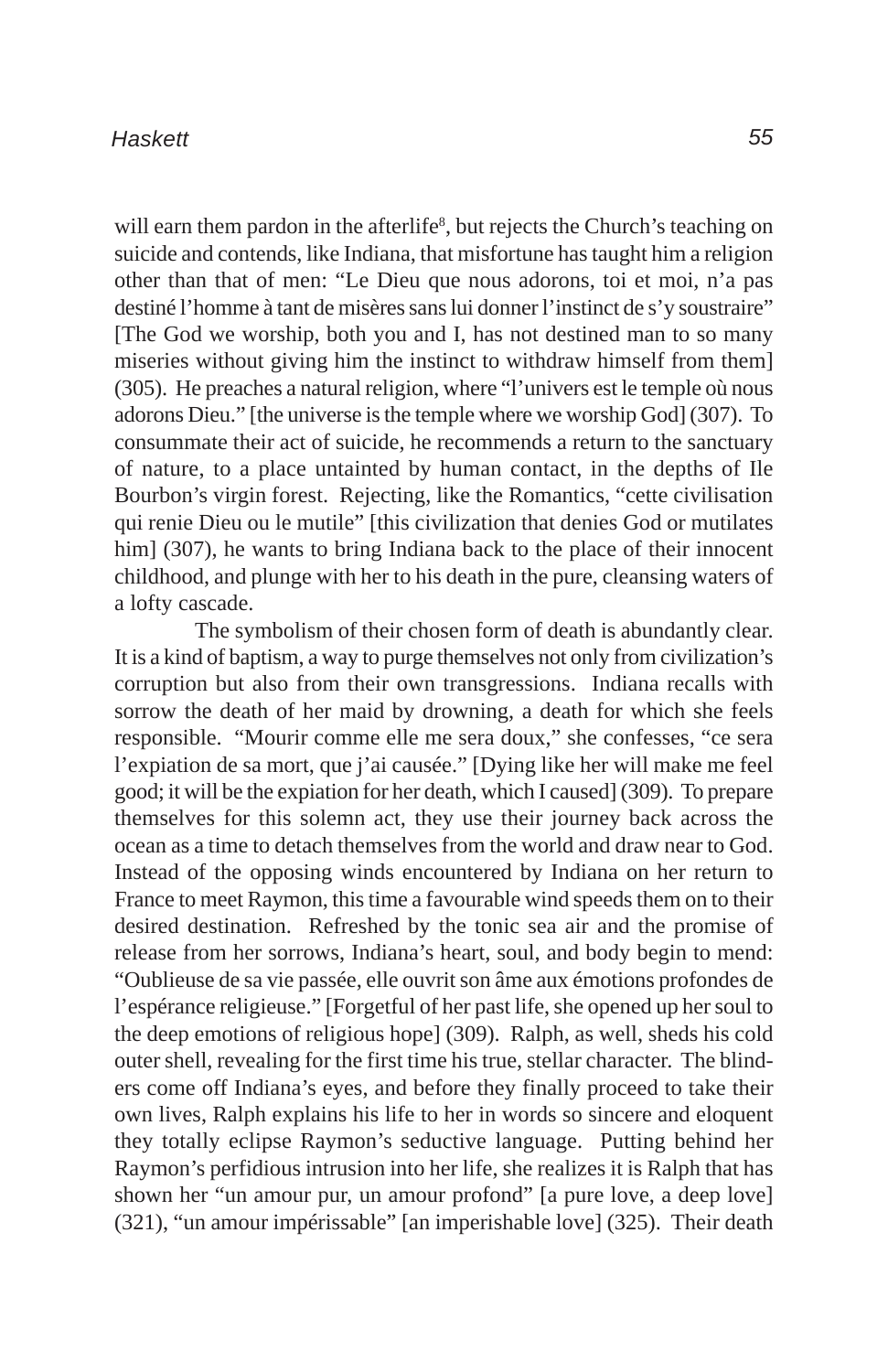together becomes more than a baptism; it is a celestial marriage in which both partners hope to be united in eternal life.

Just as baptism symbolizes not only death but also resurrection, the nuptial couple imagines their death together as a springboard thrusting them into union in the afterlife, a state of bliss beyond the grave where love cannot be altered, an absolute attainable only through death. With Indiana dressed in white, and using as an altar a rocky shelf above the cataract into which they plan to jump, they commit themselves to each other in a ceremony that takes place only before God. "C'est moi maintenant qui suis ton frère, ton époux, ton amant pour l'éternité" [It is I who have become your brother, your spouse, your lover for eternity] (328), proclaims Ralph. Indiana, for him, is the embodiment of heaven: "le ciel, c'est toi, et si j'ai mérité d'être sauvé, j'ai mérité de te posséder" [You are heaven to me, and if I have merited being saved, I have merited possessing you] (329). She responds with equal fervour: "Sois mon époux dans le ciel et sur la terre ... et que ce baiser me fiance à toi pour l'éternité!" [Be my husband in heaven and on earth ... and let this kiss join me to you for eternity] (330). Her unfulfilled wish for love, for a saviour, for a life of freedom, are all incorporated in this dramatic act, which reveals itself to be more of a spiritual quest than a desire for temporal happiness. Ralph becomes the messiah whose unrelenting love promises new hope and a new beginning to the awaiting spouse. Indiana becomes the perfect bride, the absolute fulfillment of all his aspirations. It is only in death however, that such perfection can be realized, for Sand aspires to such a lofty ideal of romantic love that it is only in terms of a metaphoric afterlife that she is able depict her vision of an egalitarian relationship between a man and a woman.<sup>9</sup>

The conclusion of the novel brings about a startling reversal in the plot. By an unexplained turn of events, Ralph and Indiana somehow survive their fall, or are divinely prevented from carrying out their suicide, and are found to be living in the recesses of a wilderness retreat on the island, discovered only by the narrator who emerges in the end. As if, through death, they had passed into a paradise on earth, the couple is living out its dream of a perfect relationship in an idyllic setting, close to God and nature, far removed from civilization. Having symbolically "died to self," they are now able to experience the absolute of love they had only dreamed of in their former life. They treat each other with utter devotion and respect, and are able to live independently from society. Lest they be seen to be exemplifying an egotistical existence, they use their resources to buy and free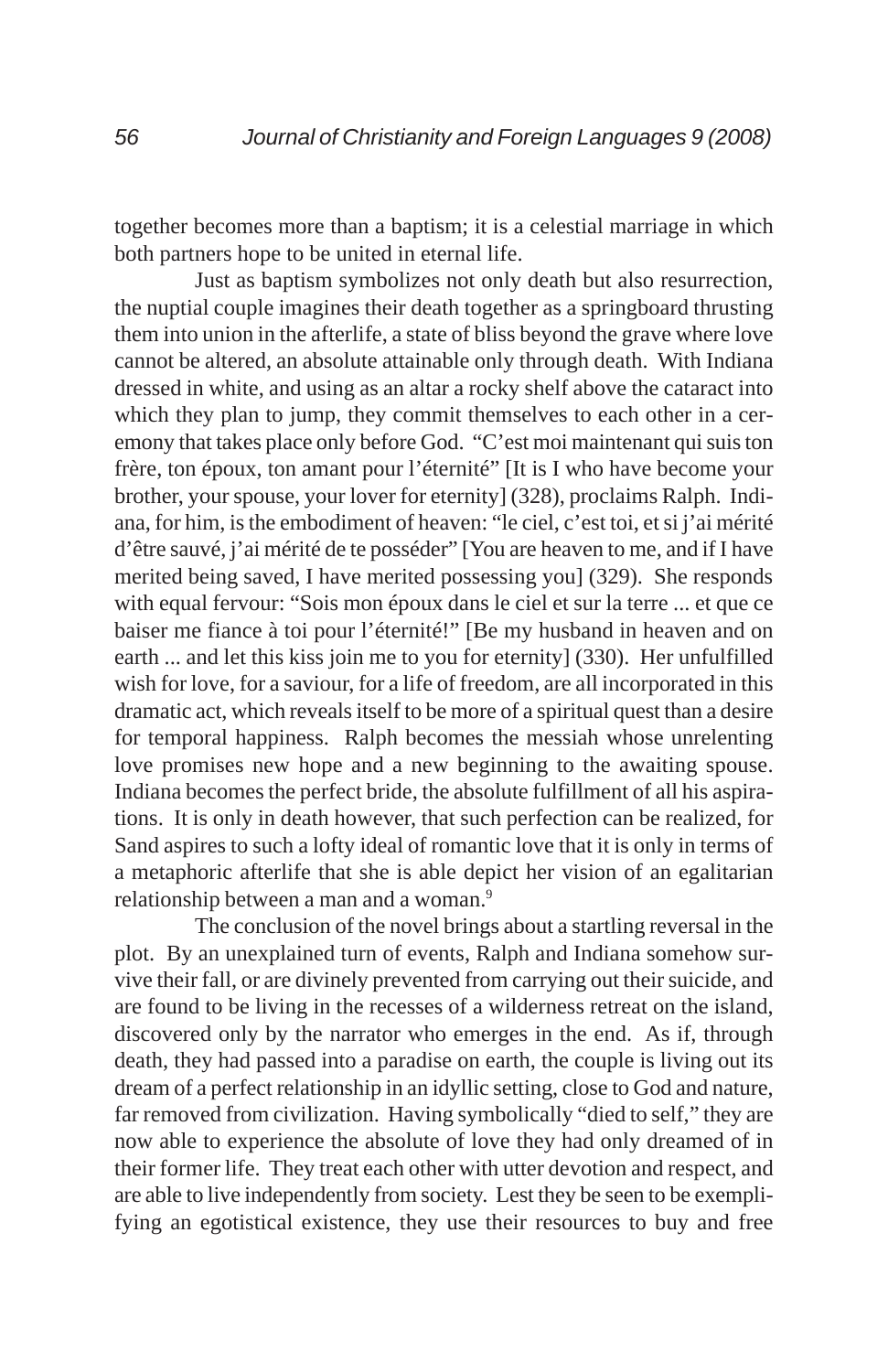mistreated slaves, and their servants are their friends. Social and sexual equality are finally realized in this veritable Garden of Eden, where joy comes nonetheless only after suffering. The reformation of society, as preached by more politically active feminists<sup>10</sup>, seems to disappear in the novel in favour of the complete abandonment of society. Sand rejects the Romantic tendency to despair, however, by proposing ultimate happiness for the couple, rather than leaving them in a state of pain and isolation with no hope. "Moi, j'ai Indiana" [*I* have Indiana] (343), declares Ralph to the narrator, implying that genuine love is all one needs. He defends his antisocialism by saying that one should bear the chains of society if its laws serve and protect one, but break them if they do not. Indiana and Ralph have given themselves the liberty to cast off the legal and social fetters which imprisoned them, but for Sand, this freedom can obviously not be purchased without love.

This, in the end, is the message with which we are left. It is not an incitement to reform the laws, which has led modern feminists to criticize Sand for the novel's lack of political focus. However, the kind of transformation Sand suggests is rather personal and relational; it begins with the right of a woman to live her life with a man in mutual love and respect, with a high expectation of sincerity placed upon the man. It also includes a spiritual dimension, without which true happiness and equality are unthinkable for Sand. While she strongly opposes institutionalized religion and all the political and legal structures that enslave a woman, her answer is to provide an ideal to strive for, rather than a political agenda to follow. That ideal has emerged from her own aspirations towards a pure and unfailing love, along with her desire for equality and justice, and for a freedom that is inner as well as outer. Believing God to be good and just, she portrays him in the novel as the necessary source of social justice. However, it should be noted, it is not his love that delivers Indiana in the end, through some kind of personal religious experience, but rather that of the romantic lover Sand has imagined.

In that sense, Sand's solution in the novel remains unsatisfactory. Human perfection is not of this world. Nor can the love of a couple, however ideal it may be, suffice for all their needs. Perhaps this idealism factored into some of the romantic disappointments in the author's own life. Her pursuits seem to reflect an unending desire for fulfillment in love which she never attains. At the same time, most of her novels reflect Sand's ongoing search for spirituality paired with social justice,<sup>11</sup> including a re-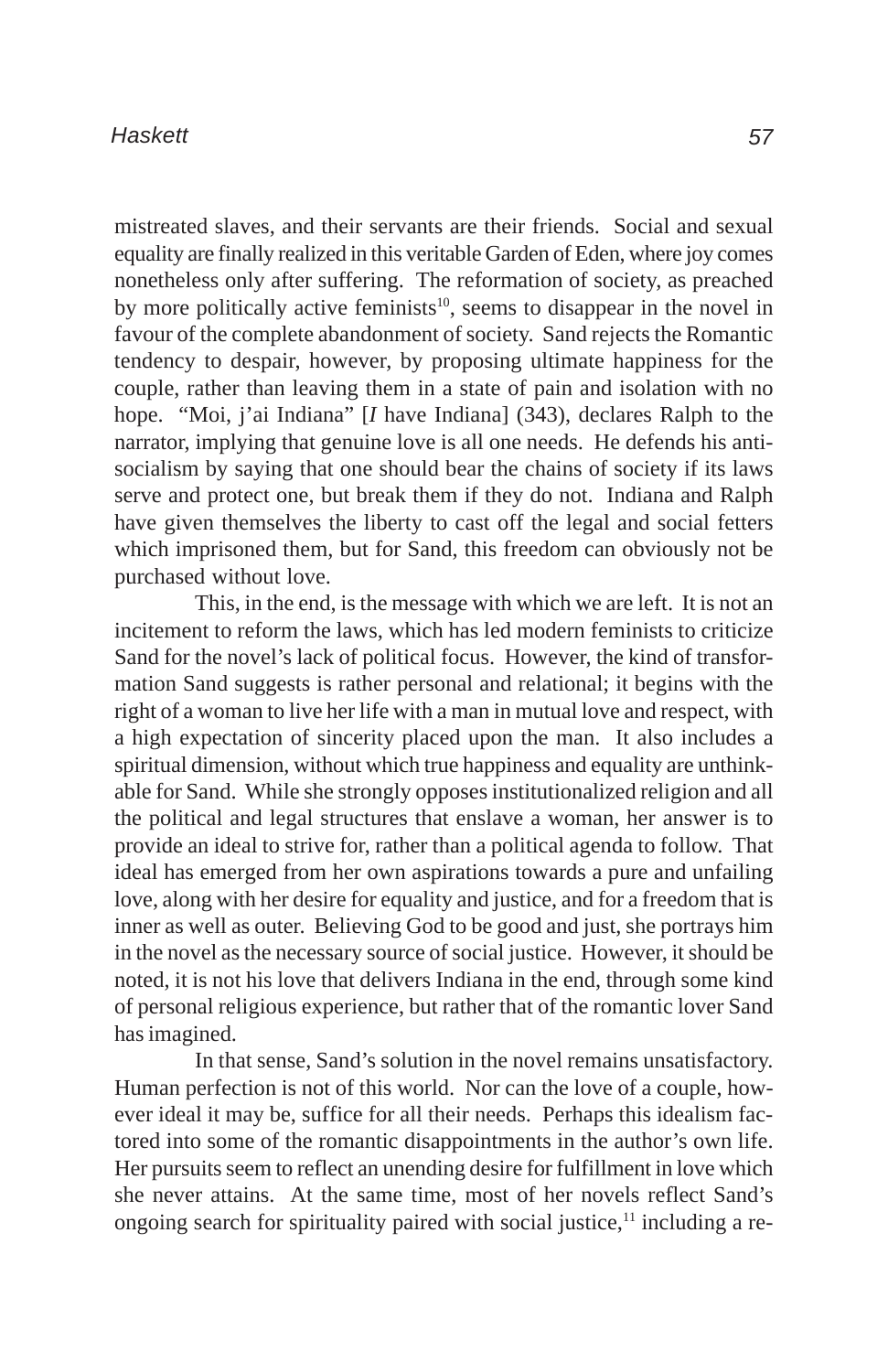thinking of both religion and women's role. *Indiana* presents a vision for change which has not yet been translated into political terms, a vision as spiritual as it is social, calling for an attitudinal reform to accompany more concrete measures for women. It is Sand's tragic marital experience, combined with her personal convictions, that provide the framework for this first major work, and it is her own search for independence that motivates her heroine's desire not only for personal freedom but indeed for liberty for all. Sand provides no guidelines for political action, but rather, by contrast and example, portrays not only the kind of love relationship she dreams of for women, but also the need for a complete moral and spiritual reform of society.

## **NOTES**

<sup>1</sup> Writings on Sand's spirituality are not abundant, but the recent study by Paul Christophe on George Sand's spiritual life, entitled *George Sand et Jésus: une inlassable recherche spirituelle* (Paris: Les Éditions du Cerf, 2003), is an excellent examination of the evolution of Sand's spiritual perspective throughout her life, particularly in relation to both the church and the person of Jesus. *Les idées politiques et sociales de George Sand* by Pierre Veroneylen (Université de Bruxelles, 1984), presents a very comprehensive look at Sand's social views, including a chapter on the role of religion in her life and thinking. The purpose of these books is not, however, to analyze the author's literary works in the light of her spiritual beliefs.

2 Sand as quoted in Hélène Sabbah et al. *Itinéraires littéraires: XIXe siècle*. Paris: Hatier, 1988, 221. All translations in this paper are my own, including those of the novel.

3 Paul Christophe. *George Sand et Jésus: une inlassable recherche spirituelle*. Paris: Les Éditions du Cerf, 2003, 13.

<sup>4</sup> Well known literary historian, Pierre de Boisdeffre, in celebrating Sand's life and work, highlights the significant role she played in her time: « L'oeuvre de George Sand n'aurait pas la même importance à nos yeux si son auteur n'avait prêché avec tant de courage et de conviction la liberté de la femme, en amour mais aussi en politique, et sa capacité de s'engager dans les combats de son siècle. Elle a été le prophète et l'un des grands acteurs de la libération de la femme. » [George Sand's work would not have the same significance today if the author had not preached women's liberty with such courage and conviction, in love but also in politics, and her ability to engage in the struggles of her century. She was the prophet and one of the great actors in the liberation of women.] (Pierre de Boisdeffre. *George Sand à Nohant*. Paris: Christian Pirot, 2000, 20.)

5 All quotes from the novel are taken from *Indiana*. Paris: Gallimard, 1984.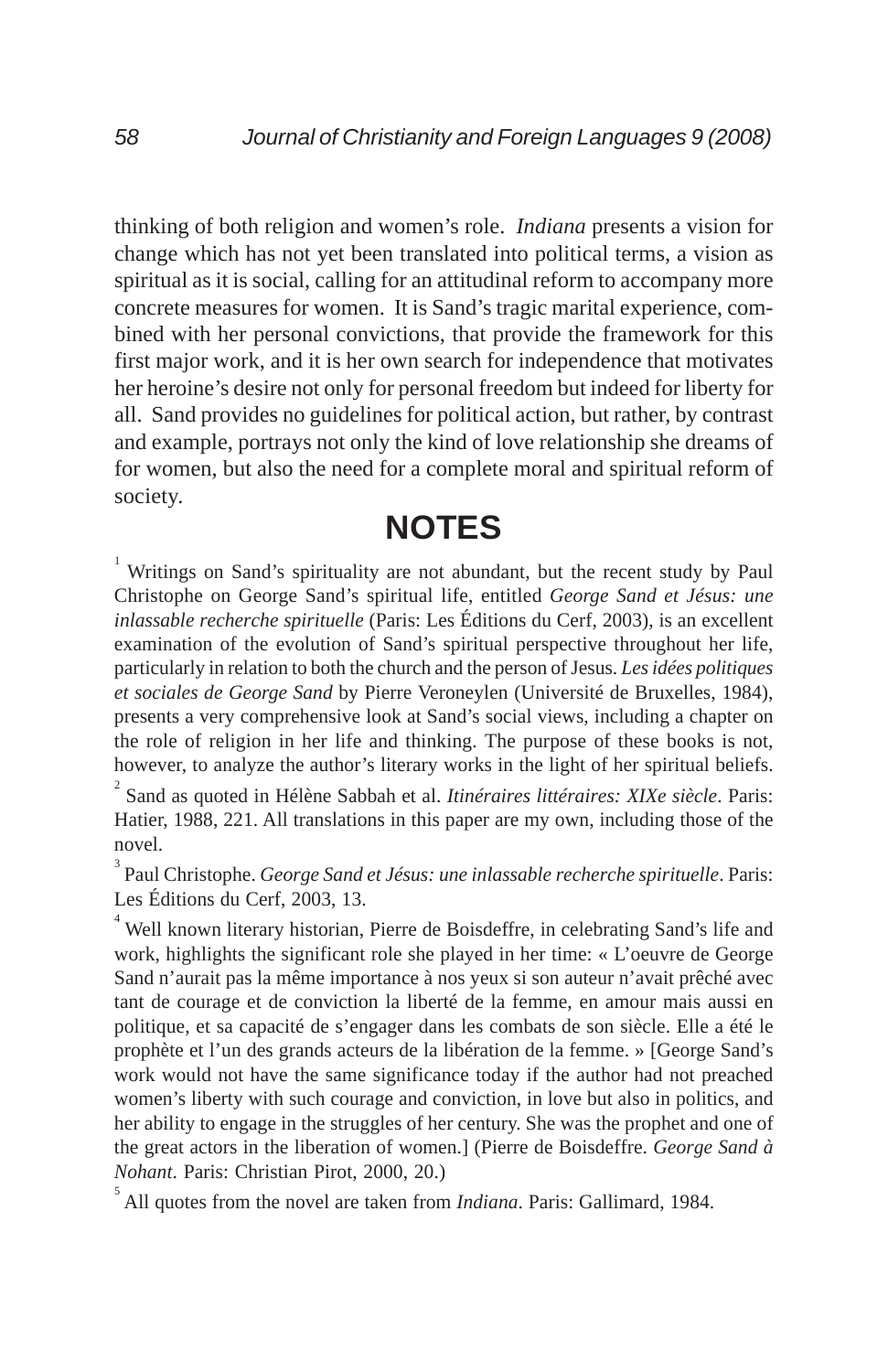<sup>6</sup> Paul Christophe underscores Sand's opposition in the novel to France's marital laws: "*Indiana* dénonçait le malheur de la femme dans le mariage et dans la société en raison de l'injustice et de la barbarie des lois..." [Indiana denounces the unhappiness of women in marriage and society because of the injustice and barbarity of the laws.] (Paul Christophe, op.cit, 47.)

7 *Holy Bible*, Authorized King James Version. Thomas Nelson Bibles, 1970.

<sup>8</sup> "La foi en Dieu et dans la vie éternelle - en dehors de quelques heures de spleen maladif - n'a jamais cessé d'habiter le coeur de George Sand." [Faith in God and in eternal life - outside of a few hours of genuine depression - never ceased to inhabit the heart of George Sand.] (Paul Christophe, op.cit, 91.)

9 Veroneylen sees George Sand's feminism in *Indiana* as « un acte d'accusation contre le mariage, tel que le Code Civil l'a institué. La femme étant esclave, l'amour est banni. Seul l'amour de deux êtres parfaitement égaux peut donner à leur union la consécration de l'éternité. » [an act of accusation against marriage, such as the Civil Code had instituted it. The woman was the slave, and love was banished. Only love between two equal partners can give to their union the sanction of eternity.] (Pierre Veroneylen. *Les idées politiques et sociales de George Sand*. Université de Bruxelles, 1984, 9.)

 $10<sup>10</sup>$  Flora Tristan, a contemporary of Sand's who embodied a much more political form of activism, disagreed with Sand's belief in the role played by literature as opposed to politics in women's struggle for reform.

<sup>11</sup> Amongst the many novels that could be cited, *Consuelo* and *Le Compagnon du Tour de France* are prime examples of works which clearly reflect Sand's dual concern for spiritual transformation and social change.

## **BIBLIOGRAPHY**

Boisdeffre, Pierre de. *George Sand à Nohant*. Paris: Christian Pirot, 2000.

Chalon, Jean. *Chère George Sand*. Paris, Flammarion, 1991.

Chonez, Claudine. *George Sand.* Paris: Seghers, 1973.

Christophe, Paul. *George Sand et Jésus: une inlassable recherche spirituelle*. Paris : Les Éditions du Cerf, 2003.

Dezon-Jones, Elyane. *Les Écritures féminines.* Paris: Éditions Magnard, 1983.

Dickenson, Donna. *George Sand: a Brave Man, a Womanly Woman*. Oxford: Berg Publishers Limited, 1988.

Holmes, Diana. *French Women's Writing1848-1994.* London: The Athlone Press, 1996.